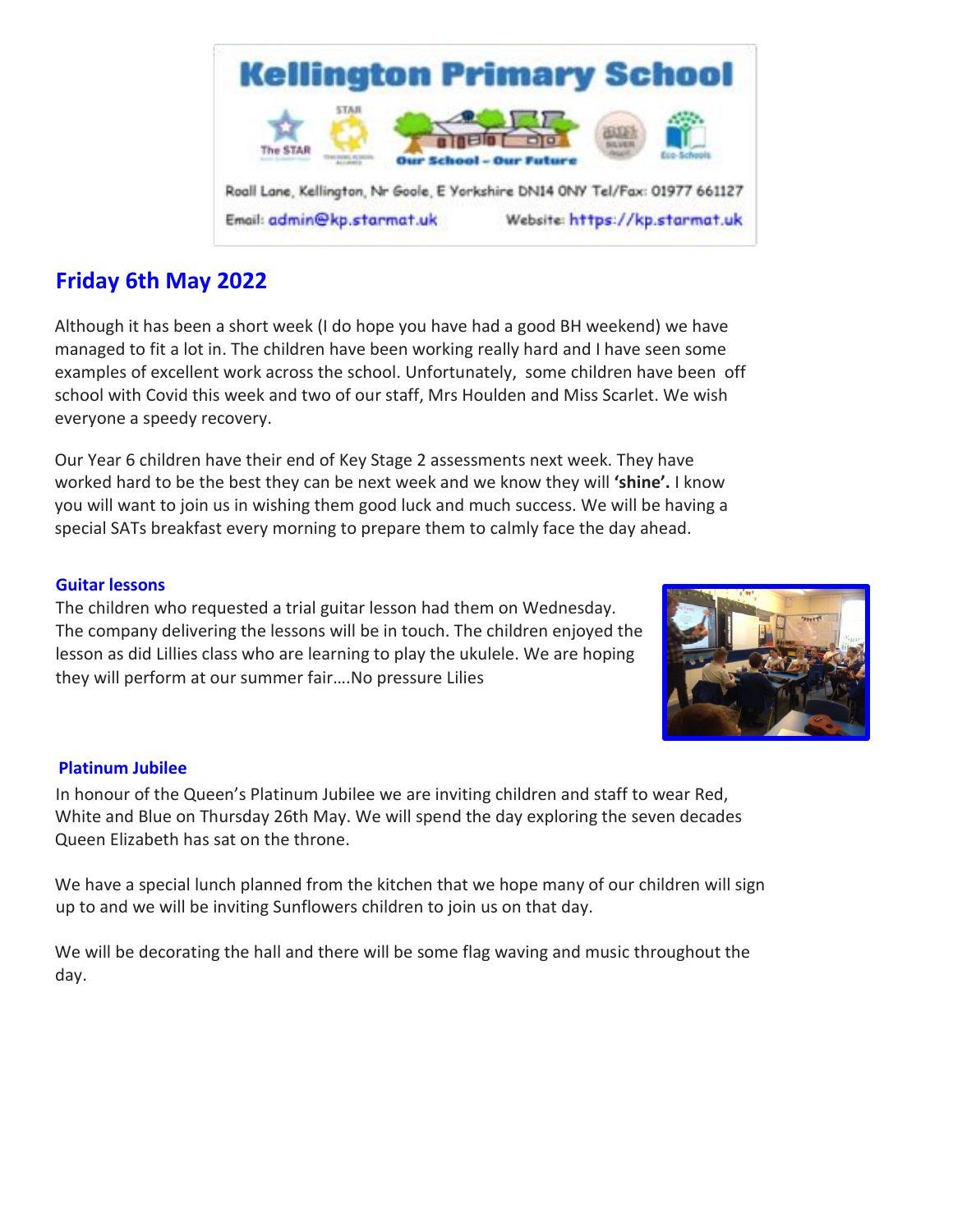# **Reading**

This week another three children received their book from our book vending machine (Logan O, Brax and Oliver M) Tulips winner to be announced on Monday. If your child reads to you or has read independently and this activity has been recorded signed by an adult in the child's reading record x **4 times during the week** their names will be put into a hat to be drawn to receive a book from the vending machine. Happy reading



# **PTA**

Our PTA will be selling ice lollies at the end of school on a Friday (potentially Thursday 26th May as we are not here on the 27th). They will stand outside the car park gates and the lollies are 50p. We will let you know if they are **not** going to be there.

On **Saturday 16th July between 11am -2pm** they will be running **Kellington School Summer Fair.** They have lots of exciting plans which we will be sharing with you shortly however please save the date. We are hoping we have a good turn out and the invitation to attend is open to our wider school community, within the villages our school serves and our children's family and friends.

If you have any ideas, suggestions or wish to get involved and help beforehand or on the day please contact the PTA through their facebook page or the school office. Also if you or anyone you know would like to have a stall at this event, let them know. We are hoping for fine weather and a real community event with entertainment, food, stalls and lots of activities for the children.

# **Summer uniform**

As the warmer weather approaches please can we ask that you always send your child to school with a coat, so they are not caught out when we get a summer shower.

We are happy for school uniform summer dresses to be worn or grey shorts as the days warm up, should children wish. Please could children also bring their water bottle to school each day and a sun hat to protect them when the temperature increases. Please can you also apply sunscreen at the start of the day so children are protected throughout the day. If your child needs to reapply their sunscreen throughout the day please speak to your child's class teacher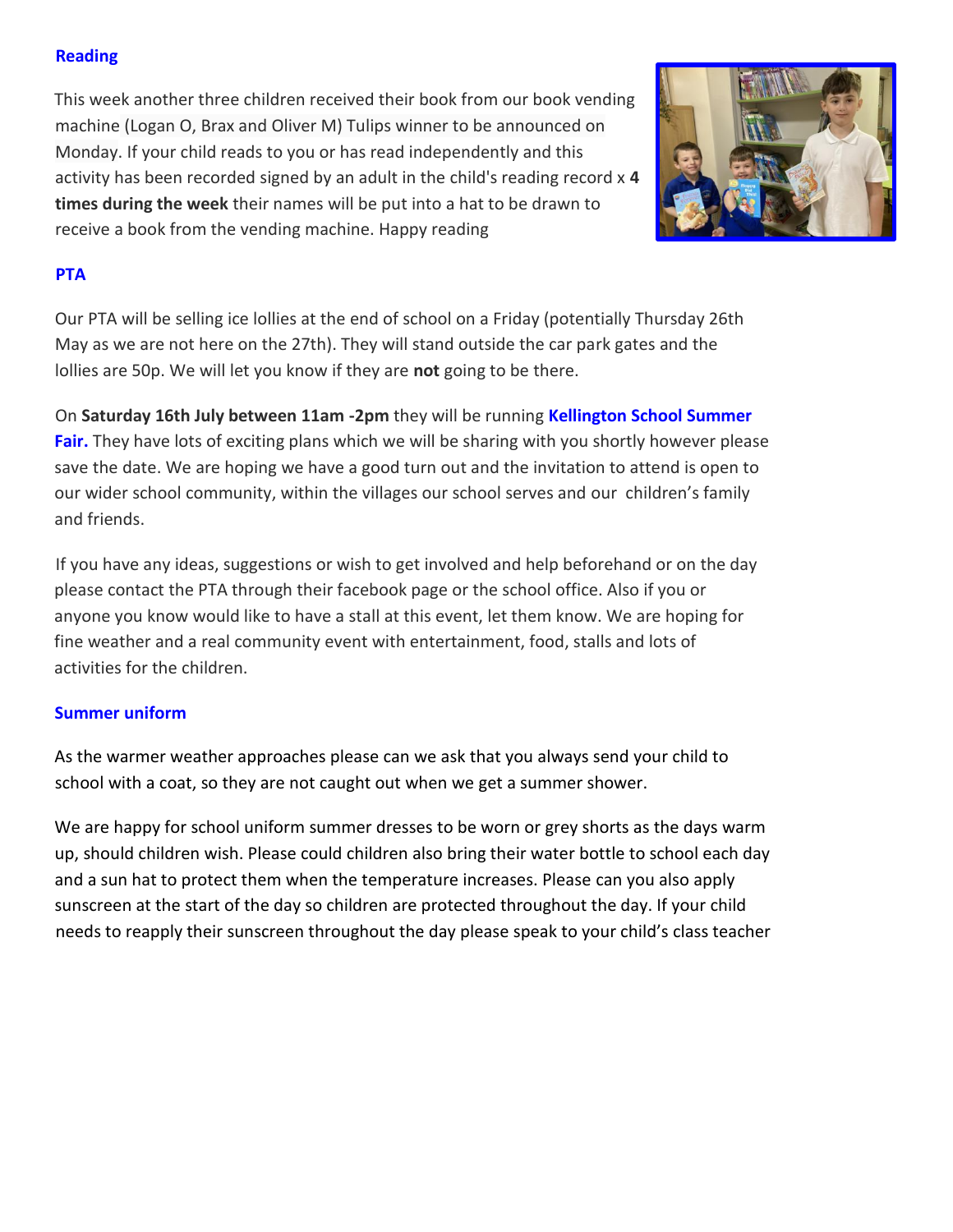### **School Meals**

Thank you to those of you who, following our correspondence, are now choosing their child's school meal. **Please can we ask everyone to pre order their child's school dinner on Parentpay?** As we have explained we have this system in place to support your child to choose a school dinner they are going to enjoy. The choice can be done up to 3 weeks in advance and up to 8am on the day of the meal. Our younger children especially find it difficult to make a choice from the pictures during school registration in the morning and whilst the adults in the classroom are available to help, unlike you, we do not know what your child does or does not like.

If you need any help with accessing the meal selector on ParentPay please speak to your child's class teacher or the school office. By choosing your child's school meal it means we can confidently encourage them to eat what they have chosen as we know it is something they like and also, as the register can take quite a while if children haven't pre chosen their meal, we have more time for learning. Many thanks.

# **Covid 19**

Unfortunately we have had a few cases of Covid within school this week. We do hope that everyone gets better soon. Please, if your child shows any signs of the covid virus (**A new, continuous cough, or a high temperature, or a loss of, or change in, their normal sense of taste or smell)** it is important that they do not attend school, as with any other illnesses, until they are well.

### **Uniform etc**

Please do remember to label all parts of your child's school uniform including PE kit, coats and hats. It is our school policy that long hair should be tied up for school and definately during PE. School shoes should be plain black shoes or boots, not trainers please, unless there are mitigating circumstances that have been discussed with school. Earrings need to be removed for PE (including swimming). Please speak to the school office if your child has just had their ears pierced so a suitable length of time can be agreed for when the need to remain in situ and the protocol explained. No jewelry should be worn for school, except a watch or small plain stud earrings please. Can we also ask that nail varnish is also removed for school. Many thanks for your co- operation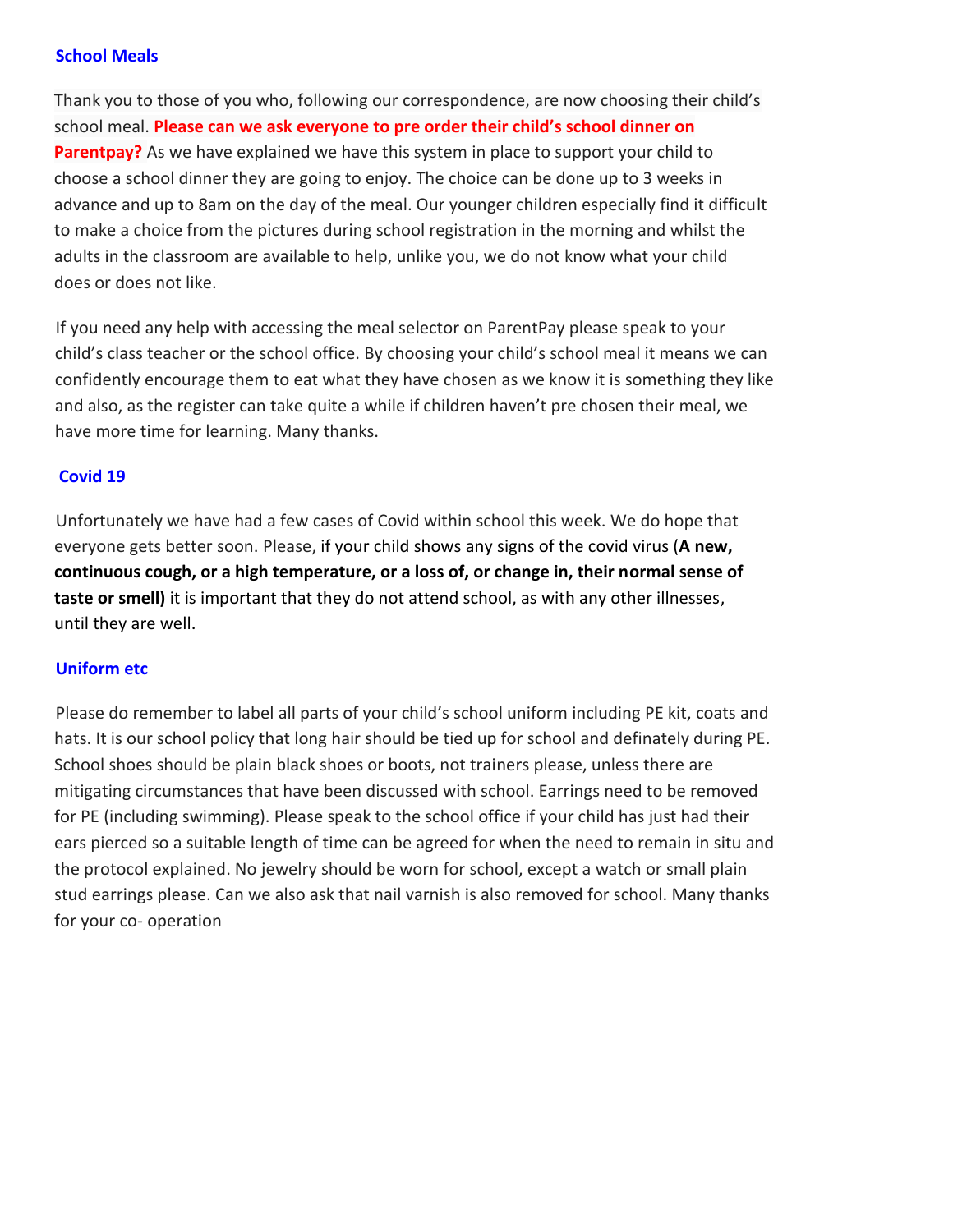### **Rachael Lattimore**

At the end of this half term Rachael Lattimore, our Learning Mentor will be leaving KPS to take up the post of Elective Home Education (EHE) Advisor for the Selby area. We will truly miss Rachael at KPS, however our congratulations go to her on this appointment and we wish her well in her new role. Whilst we will not be appointing into this role until September, we will continue to support our children and families and continue the work Rachael has been undertaking with our existing 'Team Kellington' staff.





**STARS OF THE WEEK Sunflowers - Frankie Daffodils - Frantisek Roses - Amber Tulips - Finan Lilies - Logan O** 



#### **Houses**

The winning House this week is **Manor**

#### **Boxes please**

Daffodils and Roses classes need boxes for a science project. Shoe boxes, egg boxes, cereal boxes etc are perfect. Any donations are greatly appreciated. Thank you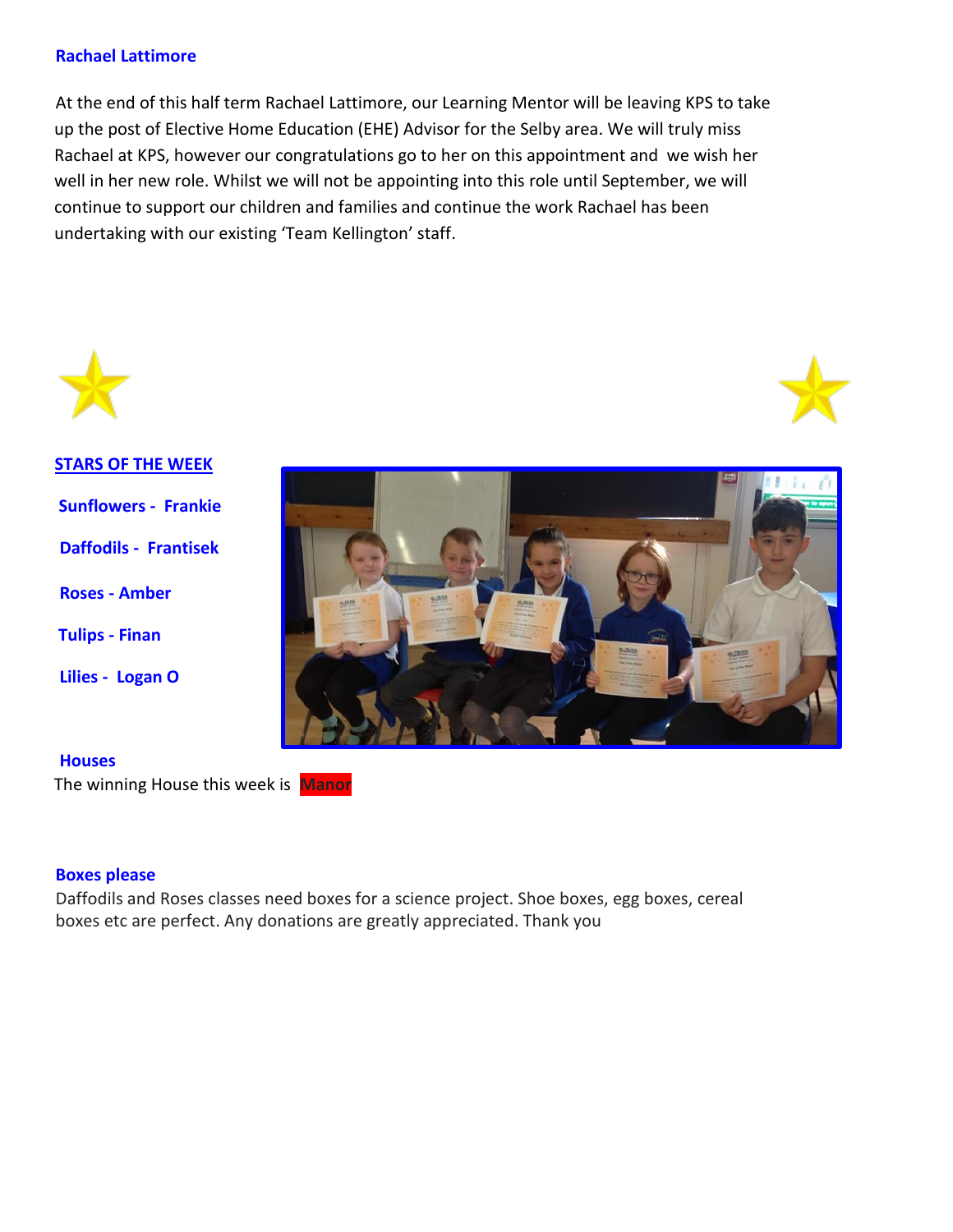#### **Attendance**

**Please continue to ensure that your child comes to school everyday that they possibly can**. We are working extremely hard to enable all the children to not be disadvantaged by their lost learning due to the issues over the last 18 months and therefore they need to be here, in school, for us to be able to support them to be the best they can be .

Please can I remind everyone to inform us promptly if your child is absent from school, we do need a message via telephone or email as early as possible, by 9.30 am at the latest, however sooner is preferable. If we do not hear from you we have a duty of care to make contact to establish where your child is. We will keep ringing you until we get a reply. If we don't get a reply we could have to report your child as a missing child.

We know this is sometimes difficult but whenever possible please try and make any appointments outside of school hours, or at the beginning or end of the school day.

#### **Attendance this week - a real dip however a lot of illness this week.**

**Lilies 89.13 % Tulips 89.17 % Roses 90.95 % Daffodils 84.52 % Overall 88.71 %**

**We need children to be in school everyday they possibly can please. Please do not take your child out of school unless it is absolutely necessary. Everyday of learning that they miss is vital to their education journey, it is often hard for many children to catch up.** 

#### **Free School Meals**

If you think you may be entitled to Free School Meals please do contact the school for further information on how to check your eligibility and apply. Even if your child is in KS1 and is currently receiving a universal free school meal, if you are eligible for FSM it is really important that you apply, as there are still additional benefits for your child,

#### **Dates for the Diary**

#### **Monday 9th- Thursday 12th May - Year 6 SATs week**

**Thursday 12th May 5pm - How we teach Phonics and Reading at Kellington Primary School. All Year 1 and Reception** parents are invited to one of the sessions. We look forward to seeing you there.

#### **Friday 13th May - Year 6-** End of SATs sleepover

**Thursday 26th May - Celebration of the Platinum Jubilee.** Wearing of; Red, White and Blue and looking back over what has happened in our World over the last 70 Years and a special lunch that Sunflower children are invited to attend.